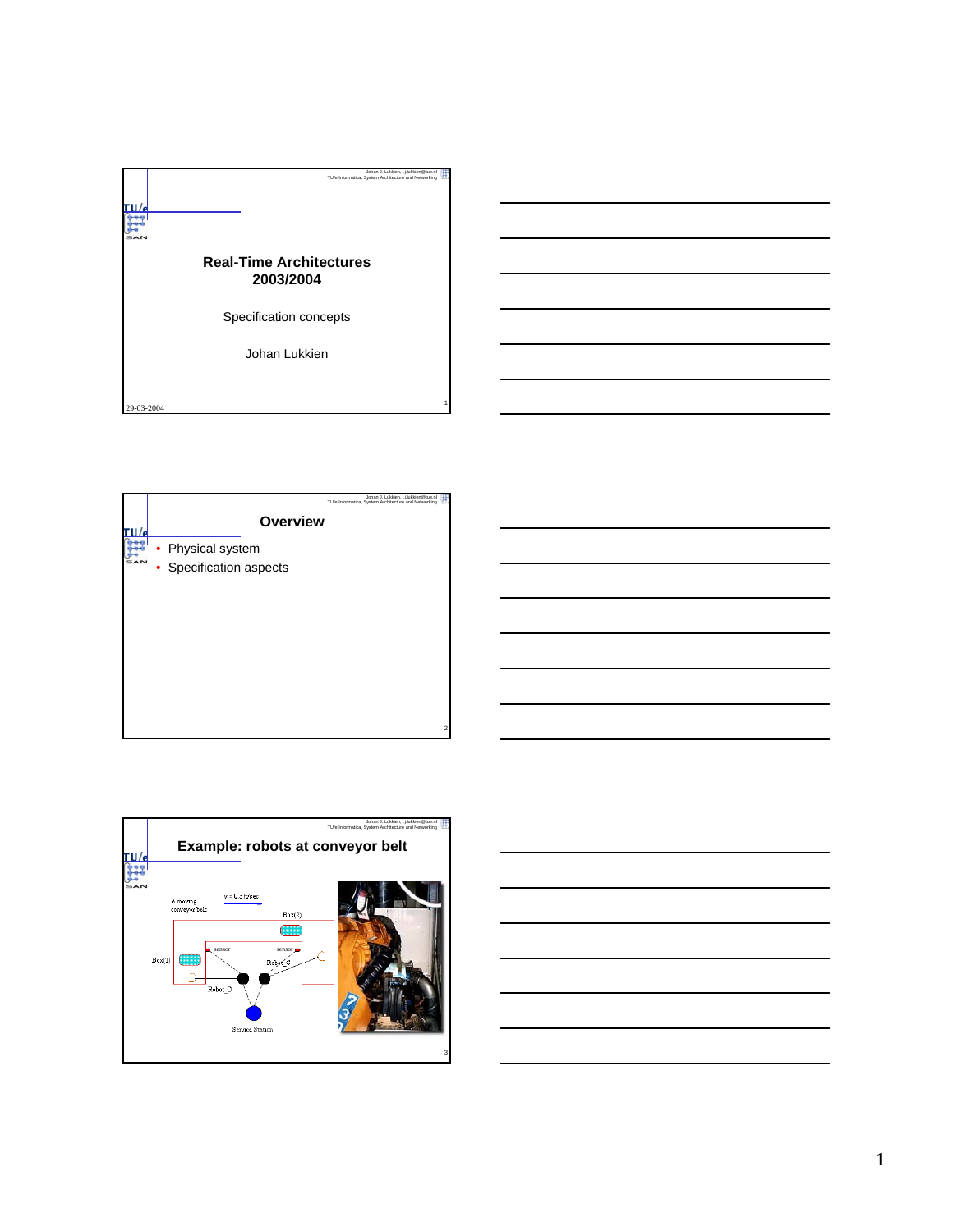







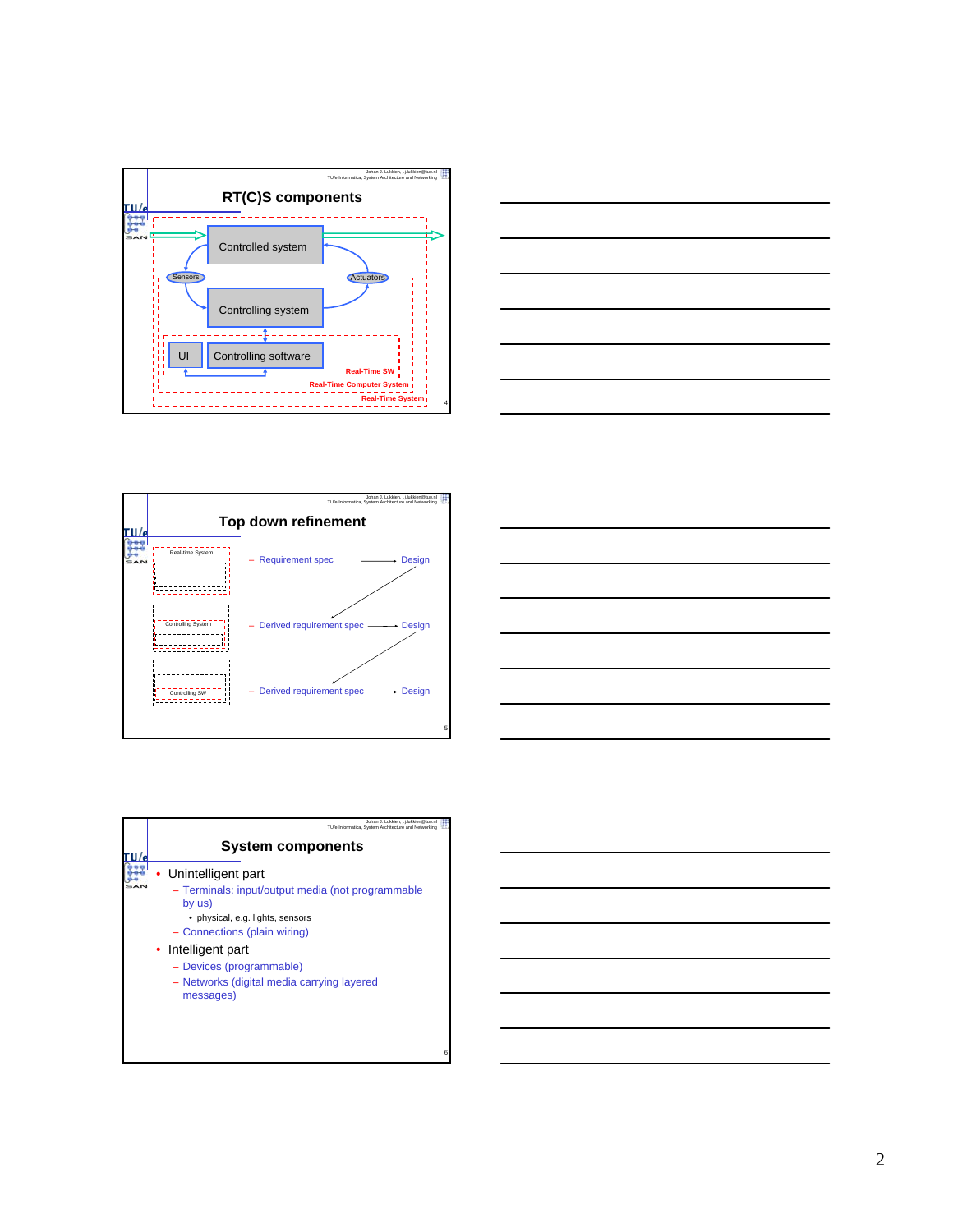



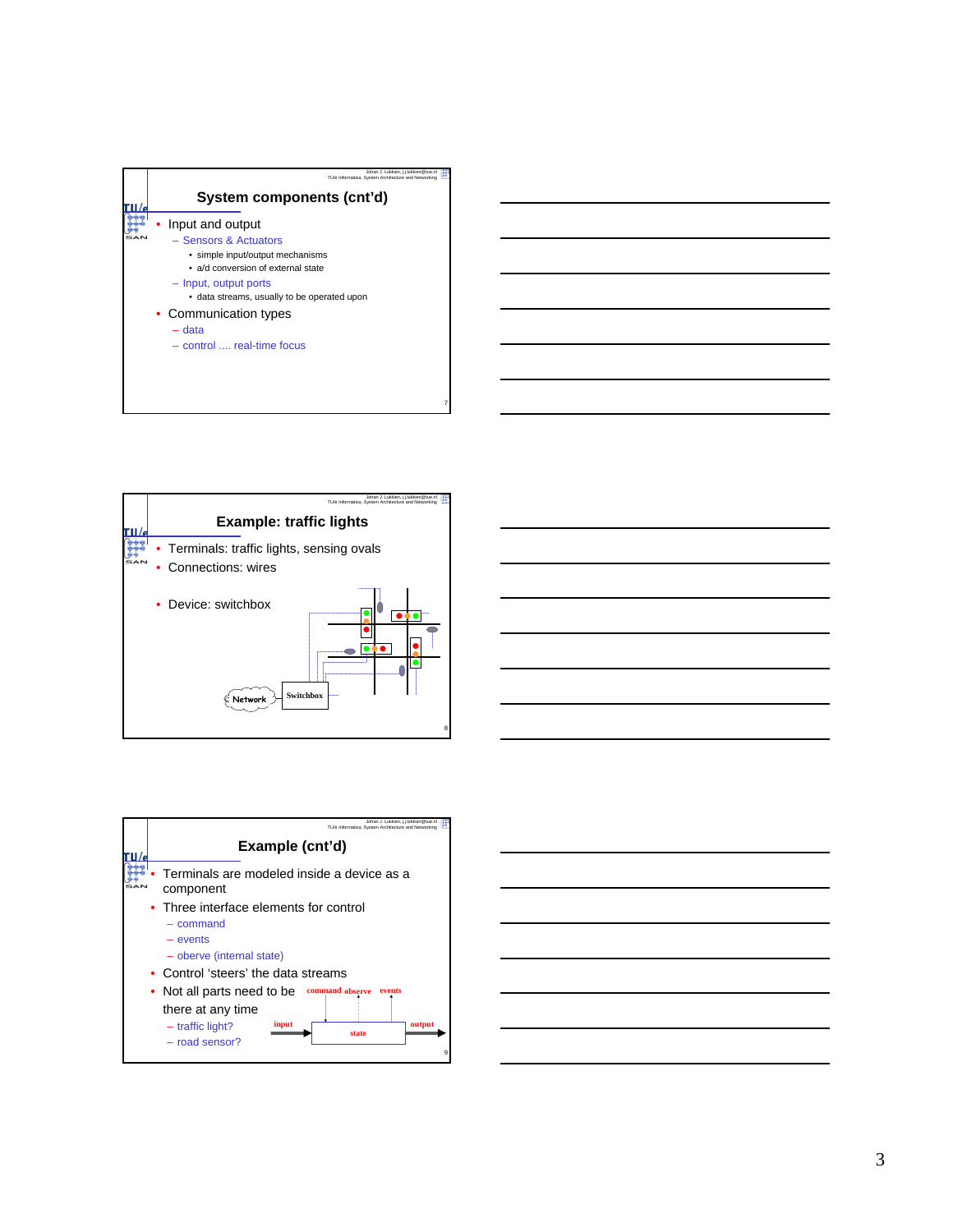

| Johan J. Lukkien, i.i.lukkien@tue.nl<br>TU/e Informatica, System Architecture and Networking |
|----------------------------------------------------------------------------------------------|
| <b>Functional behaviour</b>                                                                  |
| Top level description of functionality of                                                    |
| (controlled) system. E.g.,                                                                   |
| • The temperature must remain between 300K and 301K                                          |
| • The items that go on the conveyor belt must be painted                                     |
| • K items must be packed in each box                                                         |
| • The traffic light system operates according to the rules                                   |
| • The video is displayed smoothly, with the highest<br>possible quality                      |
| • Basis for the relation between (sensor) input                                              |
| and (actuator) output                                                                        |

| Johan J. Lukkien, j.j.lukkien@tue.nl<br>TU/e Informatica. System Architecture and Networking                                                                                                                                                               |    |
|------------------------------------------------------------------------------------------------------------------------------------------------------------------------------------------------------------------------------------------------------------|----|
| <b>Timeliness</b>                                                                                                                                                                                                                                          |    |
| Behavioural constraints of the system (no<br>hard deadline)<br>- "Lift doors close after 5 seconds"                                                                                                                                                        |    |
| $-$ "The test alarm sounds at 12 o'clock"                                                                                                                                                                                                                  |    |
| • Deadline constraints that are part of - or<br>derivable from - the functional specification of<br>the system (and translate into real-time<br>constraints on the controlling system)<br>- "The alarm sounds within 5 msec. after pressing<br>the button" |    |
|                                                                                                                                                                                                                                                            | 12 |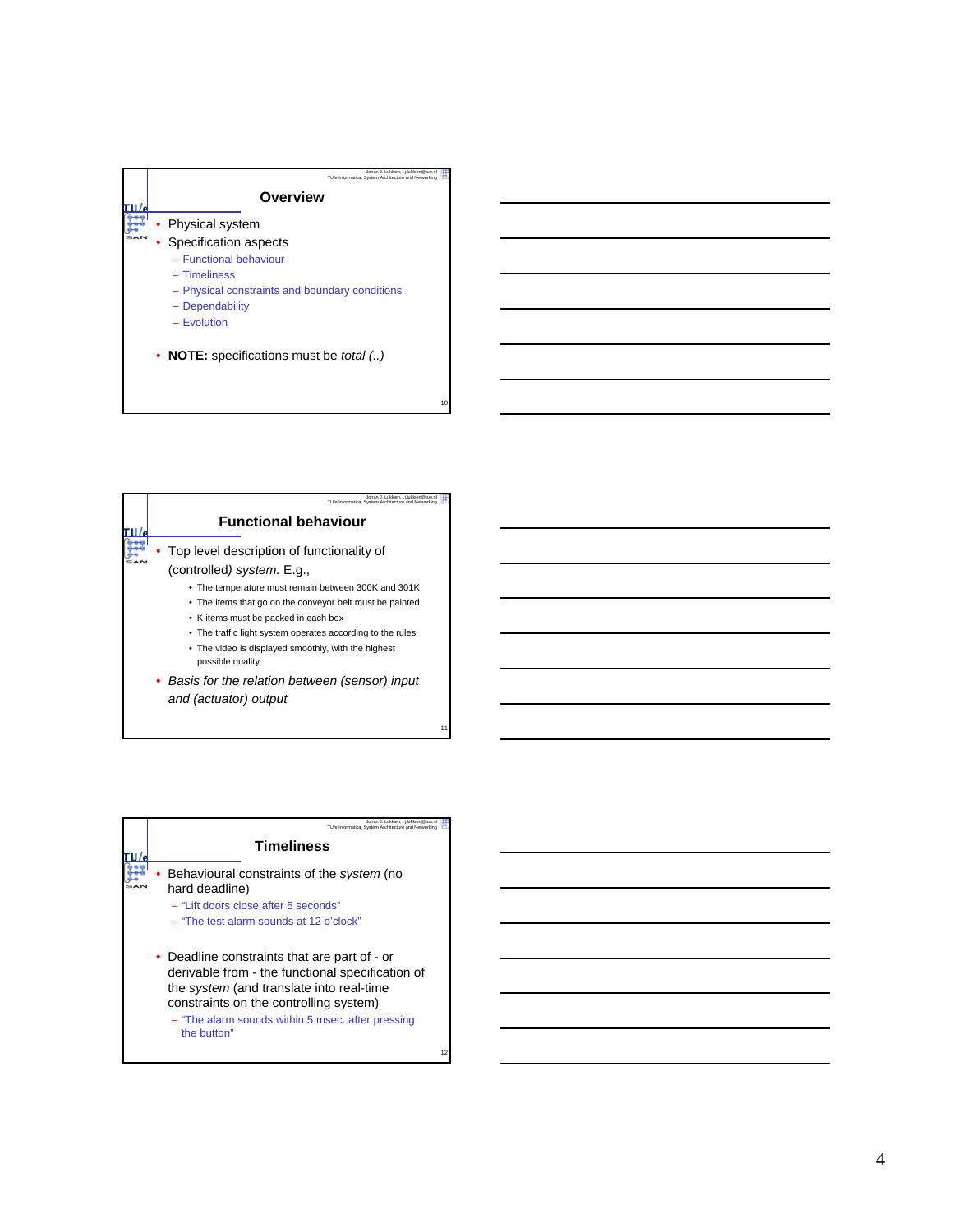

– Everybody wants to be home by five o'clock

|  | Johan J. Lukkien, i.i.lukkien@tue.nl<br>TU/e Informatica. System Architecture and Networking                                                                          |
|--|-----------------------------------------------------------------------------------------------------------------------------------------------------------------------|
|  | Timeliness (cnt'd)                                                                                                                                                    |
|  | Derived constraints on controlling system (from<br>functional behaviour) are determined by design<br>choices in the system                                            |
|  | - "Not more that 5% of the paint is wasted"<br>• opening the faucet must be precise enough w.r.t. speed of<br>conveyor belt:                                          |
|  | - "Variations in temperature are within 0.05K"<br>response must be quick enough w.r.t. possible variations in<br>environment and size and thermal isolation of system |
|  | - "K items must be packed in each box"<br>response must be quick enough w.r.t. transport speed of items<br>to pick one                                                |
|  | • System design decisions<br>- speed of conveyor belt (following productivity requirements)<br>- transport speed                                                      |
|  | - size and thermal isolation                                                                                                                                          |

| Johan J. Lukkien, i.i.lukkien@tue.nl<br>TU/e Informatica. System Architecture and Networking |
|----------------------------------------------------------------------------------------------|
| <b>Physical constraints</b>                                                                  |
| Environment of the RTCS is given: the controlled<br>system                                   |
| - though it may be part of the design cycle                                                  |
| • Environment dictates part of the RTCS architecture                                         |
| - distribution, several distinct locations                                                   |
| concurrency                                                                                  |
| • respond to simultaneous events                                                             |
| • control concurrent physical processes                                                      |
| • interconnect medium                                                                        |
| $-$ embedding                                                                                |
| • limitations in resources: size, power, communication, memory                               |
| • choice of processor or controller                                                          |
| • software difficult to access                                                               |

15

13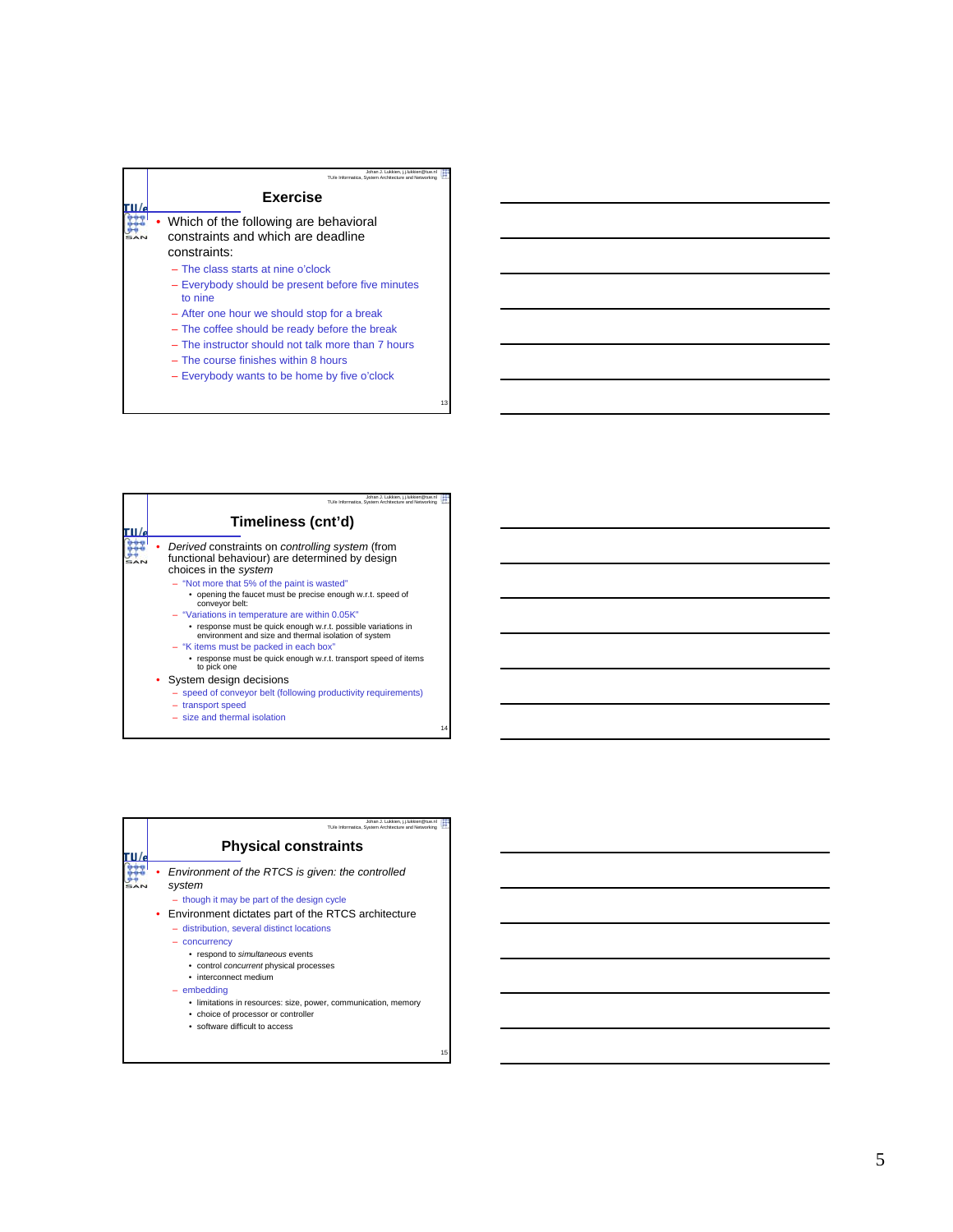

| Johan J. Lukkien, j.j.lukkien@tue.nl<br>TU/e Informatica, System Architecture and Networking                                                                                             |
|------------------------------------------------------------------------------------------------------------------------------------------------------------------------------------------|
| <b>Reliability and availability</b>                                                                                                                                                      |
| Robustness: system must be prepared<br>$-$ to work with common faults<br>- to deal gracefully with less common faults<br>• and then go back to operation quickly<br>$-$ , fault tolerant |
| • Correctness: it must<br>- work according to specification<br>- for 99.999% of the time (can't afford to ctrl-alt-del)                                                                  |
| <b>Question:</b> can a system be<br>- highly available but unreliable?<br>- highly reliable but unavailable?                                                                             |

| Johan J. Lukkien, i.i.lukkien@tue.nl<br>TU/e Informatica. System Architecture and Networking                                                                                                                      |
|-------------------------------------------------------------------------------------------------------------------------------------------------------------------------------------------------------------------|
| Notions in fault tolerance                                                                                                                                                                                        |
| <b>Failure:</b> not meeting the specification                                                                                                                                                                     |
| <b>Error:</b> system state that may lead to failure                                                                                                                                                               |
| <b>Fault:</b> cause of an error. Fault types:<br>- transient: exists and then disappears<br>- intermittent: repeatedly; disappears in between<br>- permanent: remains until repair                                |
| Notes:<br>- faults can occur for all system components<br>• processes, channels,<br>- analysis starts with the development of a fault model<br>• a set of assumptions describing nature and probability of faults |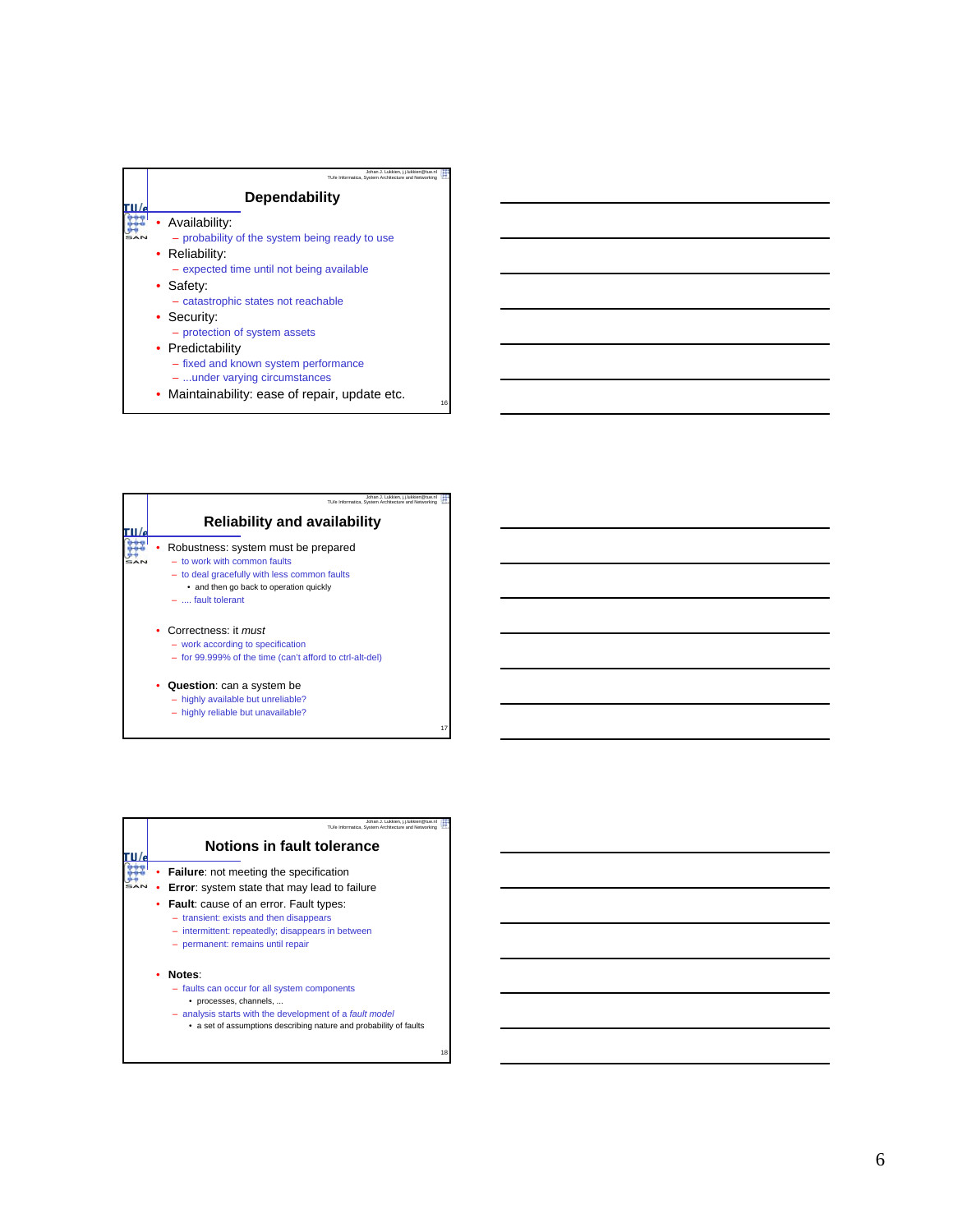| <b>Failure Models</b>                                         |                                                                                                                                  |  |
|---------------------------------------------------------------|----------------------------------------------------------------------------------------------------------------------------------|--|
| <b>Type of failure</b>                                        | Example                                                                                                                          |  |
| Crash failure (fail-stop)                                     | A server halts, but is working correctly until it halts                                                                          |  |
| Omission failure<br>Receive omission<br>Send omission         | A server fails to respond to incoming requests<br>A server fails to receive incoming messages<br>A server fails to send messages |  |
| Timing failure                                                | A server's response lies outside the specified time interval                                                                     |  |
| Response failure<br>Value failure<br>State transition failure | The server's response is incorrect<br>The value of the response is wrong<br>The server deviates from the correct flow of control |  |
| Arbitrary failure<br>("byzantine")                            | A server may produce arbitrary responses at arbitrary times                                                                      |  |

|  |  | <u> 1989 - Jan Samuel Barbara, margaret e control de la contrada de la contrada de la contrada de la contrada de</u>               |  |
|--|--|------------------------------------------------------------------------------------------------------------------------------------|--|
|  |  |                                                                                                                                    |  |
|  |  | <u> 1989 - Andrea Stadt Britain, amerikansk politik (* 1958)</u><br><u> 1989 - Andrea Barbara, Amerikaansk politiker (d. 1989)</u> |  |
|  |  | <u> 1989 - Johann Stoff, amerikansk politiker (d. 1989)</u>                                                                        |  |
|  |  | <u> 1989 - Andrea Station Barbara, actor a component de la componentación de la componentación de la componentació</u>             |  |
|  |  | <u> 1989 - Johann Stein, marwolaethau a bhann an t-Amhair an t-Amhair an t-Amhair an t-Amhair an t-Amhair an t-A</u>               |  |
|  |  |                                                                                                                                    |  |





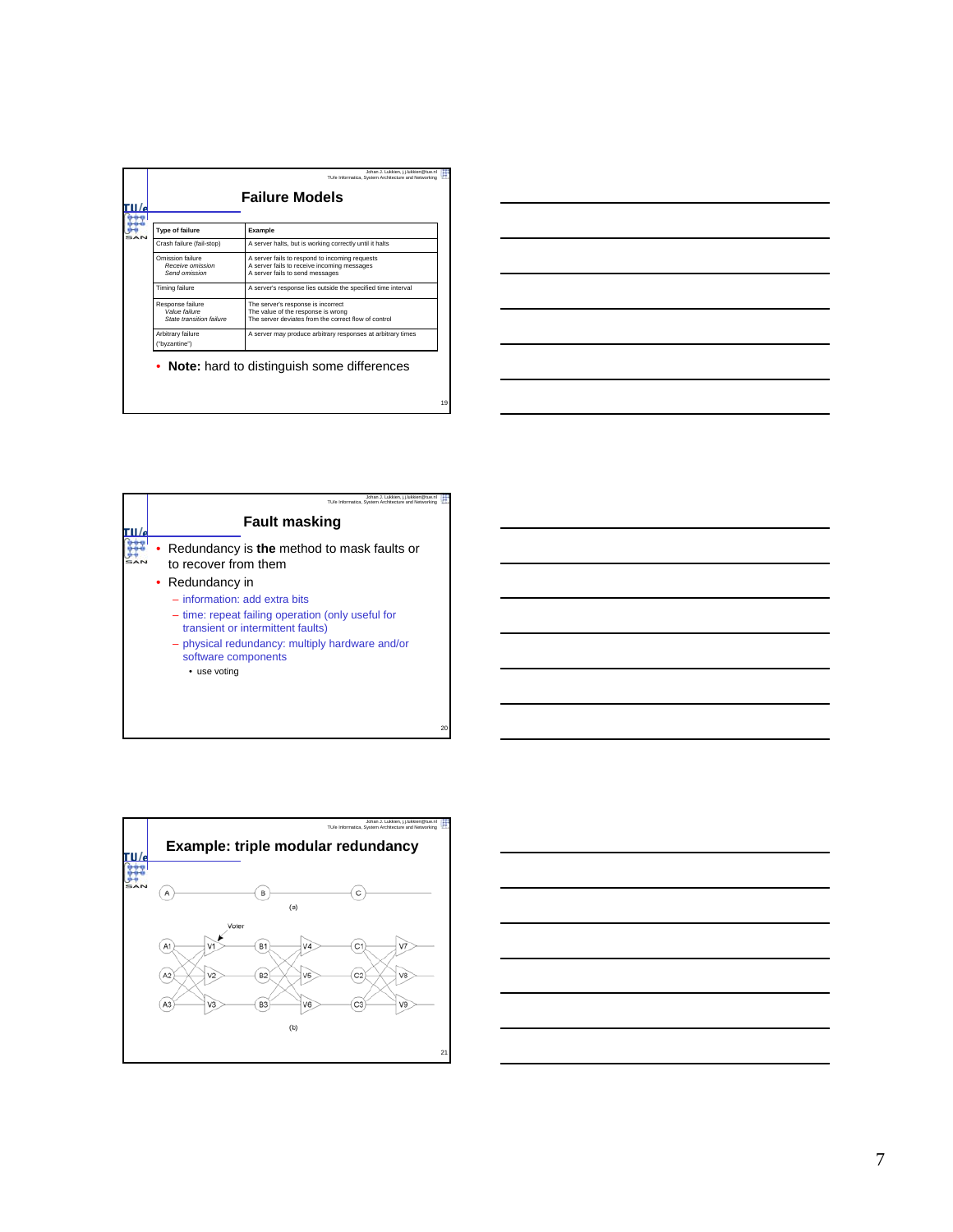

- Security: when the system is open to external observation and control (e.g., via Internet)
	- confidentiality, integrity and non-repudiation
		- validation of privileges (authentication)
		- secure protocols to make intrusion impossible

| Johan J. Lukkien, i.i.lukkien@tue.nl<br>TU/e Informatica, System Architecture and Networking |
|----------------------------------------------------------------------------------------------|
| Predictability                                                                               |
| Essential ingredient for real-time systems                                                   |
| The predictability is endangered by                                                          |
| - anomalies of the hardware and system software                                              |
| . use of DMA that locks the bus                                                              |
| • cache behaviour                                                                            |
| • interrupts                                                                                 |
| • memory management                                                                          |
| $-$ constraints                                                                              |
| • concurrency control: locking of resource                                                   |
| • precedence constraints                                                                     |
| - absence of transparency in high level languages                                            |
| • dynamic variables, garbage collection (memory management)<br>repetition, recursion         |

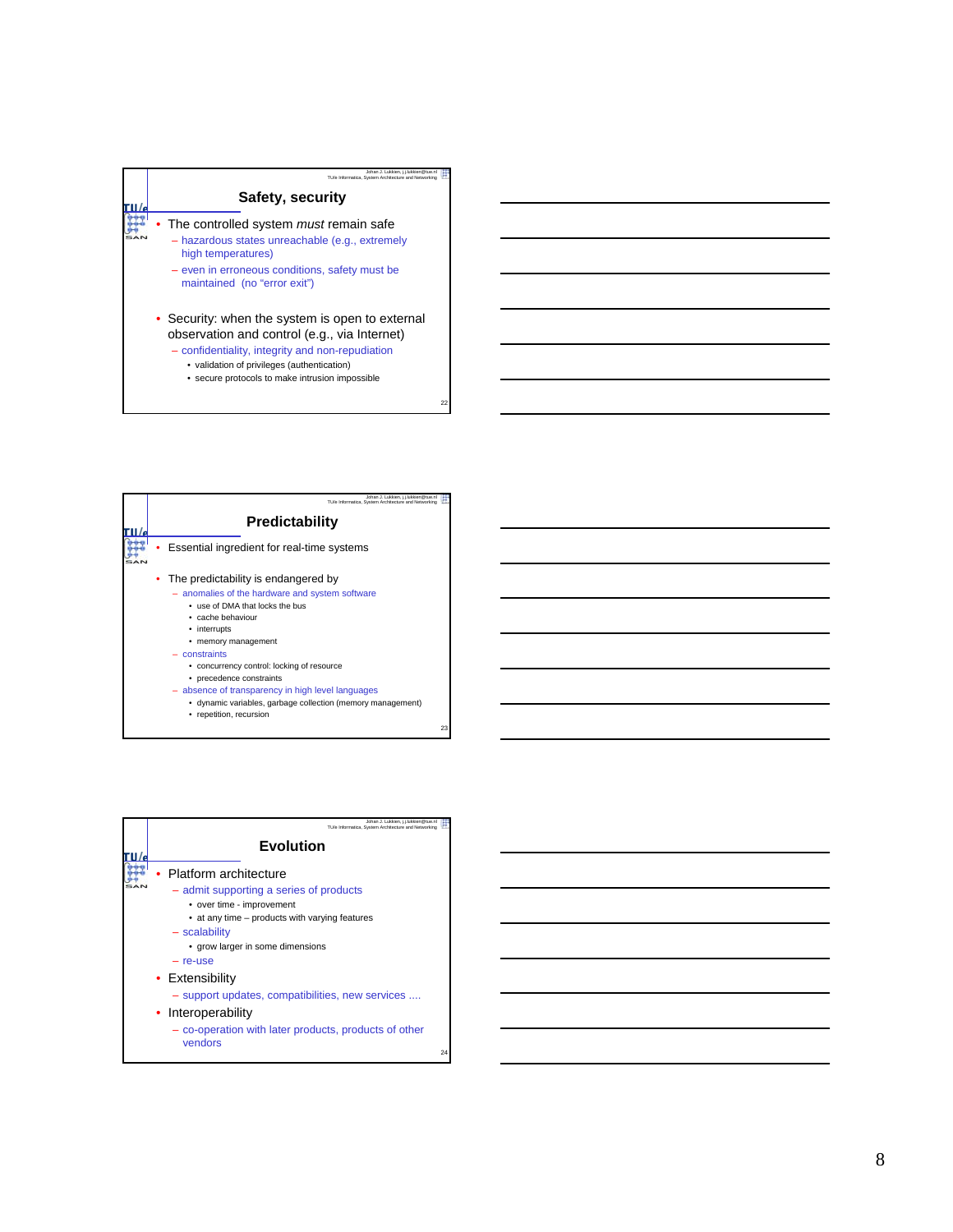## Johan J. Lukkien, j.j.lukkien@tue.nl TU/e Informatica, System Architecture and Networking **Don't forget**  $\frac{1}{\epsilon}$  $\mathbb{R}$ • Any form of correctness is always and only *with respect to assumptions about the environment* – which are generally a part of the specification

| Johan J. Lukkien, i.i.lukkien@tue.nl<br>TU/e Informatica, System Architecture and Networking                                                                                                                                          |
|---------------------------------------------------------------------------------------------------------------------------------------------------------------------------------------------------------------------------------------|
| <b>Exercises</b>                                                                                                                                                                                                                      |
| A certain control system is designed to be<br>restarted after a certain internal state is<br>observed. The time needed to restart is r<br>seconds. The probability of the faulty<br>condition is k times per day.                     |
| - What is the reliability? (Assume a negative<br>exponential distribution, if needed.)                                                                                                                                                |
| - What is the availability of this system?<br>• first, give a rough estimate;<br>• next, take into account the time that the system is off;<br>• give two ways to improve the availability. What about<br>reliability in these cases? |

| Johan J. Lukkien, i.i.lukkien@tue.nl<br>TU/e Informatica. System Architecture and Networking                                                                                                                                                                                                                                                                                                                                                                                                                                                                                                                                                                                             |
|------------------------------------------------------------------------------------------------------------------------------------------------------------------------------------------------------------------------------------------------------------------------------------------------------------------------------------------------------------------------------------------------------------------------------------------------------------------------------------------------------------------------------------------------------------------------------------------------------------------------------------------------------------------------------------------|
| <b>Exercise</b>                                                                                                                                                                                                                                                                                                                                                                                                                                                                                                                                                                                                                                                                          |
| A piece of technical equipment has to remain in an<br>exact temperature range given by an interval [L, H].<br>To that end a real-time system controls a heater and<br>a cooler via a simple on/off mechanism.<br>- draw a system sketch<br>• indicate controlling and controlled system<br>• explain the functionality of actuators and sensors you use<br>• go through the requirements and discuss them for this<br>example. Assume a maximum rate of temperature change of r<br>degrees per second.<br>- suppose that it is vital that this system is not overly heated or<br>overly cooled.<br>· describe possible faults (a fault model) and alternatives to<br>improve the safety. |

27

25

Ŧ